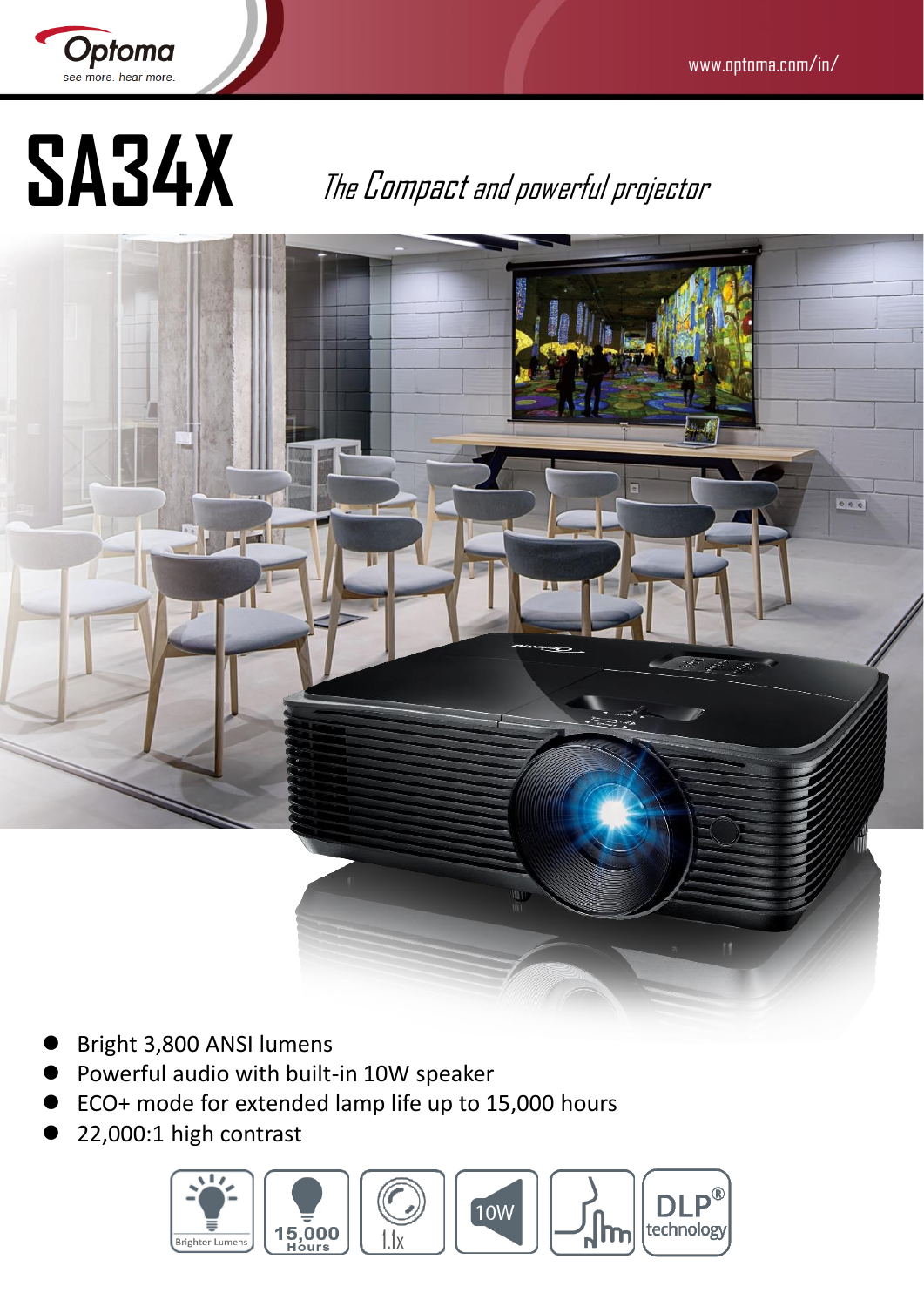#### **Brighter Performance**

3800 ANSI lumens brightness, this project is **The BEST choice in medium-sized spaces**. Lights on viewing, vibrant in all conditions.



### **15,000 hour Lamp Life**

Via the extended Lamp Life Mode (Eco+), to maximum the projector efficiency with Low TCO.



#### **Built-in speaker**

A powerful integrated 10W speaker allows your content to be heard clearly and is easy to set up without purchasing external speakers.



**Low Noise**  Only 27dB, quieter than a Whisper



#### **High Contrast**

Add more depth to your image with outstanding colors and exceptional black and white contrast performance. The image comes alive and text appears crisp and clear.



#### **USB Power**

The built-in USB power output (5V/1.5A) can be utilized to provide power for your streaming dongles such as Chromecast, HDCast Pro, or mobile devices. Charge your mobile devices simply by plugging in your USB charging cable.



#### **HDCast Pro Dongle (\*Optional)**

With an optional HDCastProdongle, you can wirelessly connect to your laptop, tablet or mobile device and share your streaming videos, photos or documents to the big screen. Especially designed for business and education environments, up to 4 computers can project the content simultaneously.